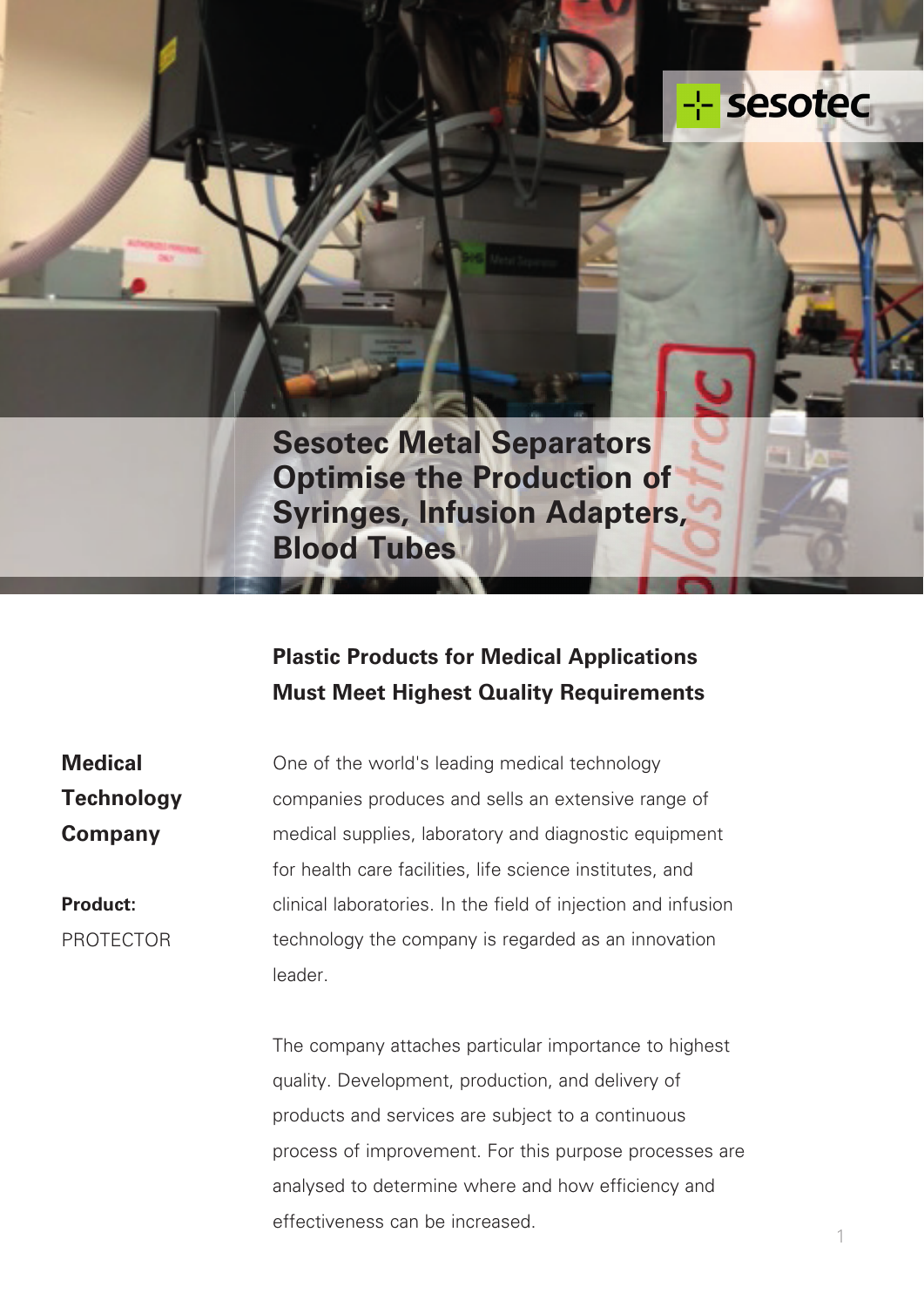

PROTECTOR

### **Task: Protection of injection moulding tools and quality assurance of plastic products**

For the production of plastic parts by way of injection moulding the medical technology company uses both new granulate and regrind, which may both be contaminated with foreign bodies such as metal particles. In the past this often complicated the injection moulding process because such metal particles resulted in clogging of individual cavities in injection moulding tools, and tools frequently had to be cleaned. This caused expensive production downtimes of injection moulding machines, quality defects of plastic products, and a reduced output.

Looking for a solution for these production problems the company came across Sesotec metal separators. Using metal separators is the most reliable method for the removal of metallic particles and thus for the protection of injection moulding machines and for quality assurance of plastic products.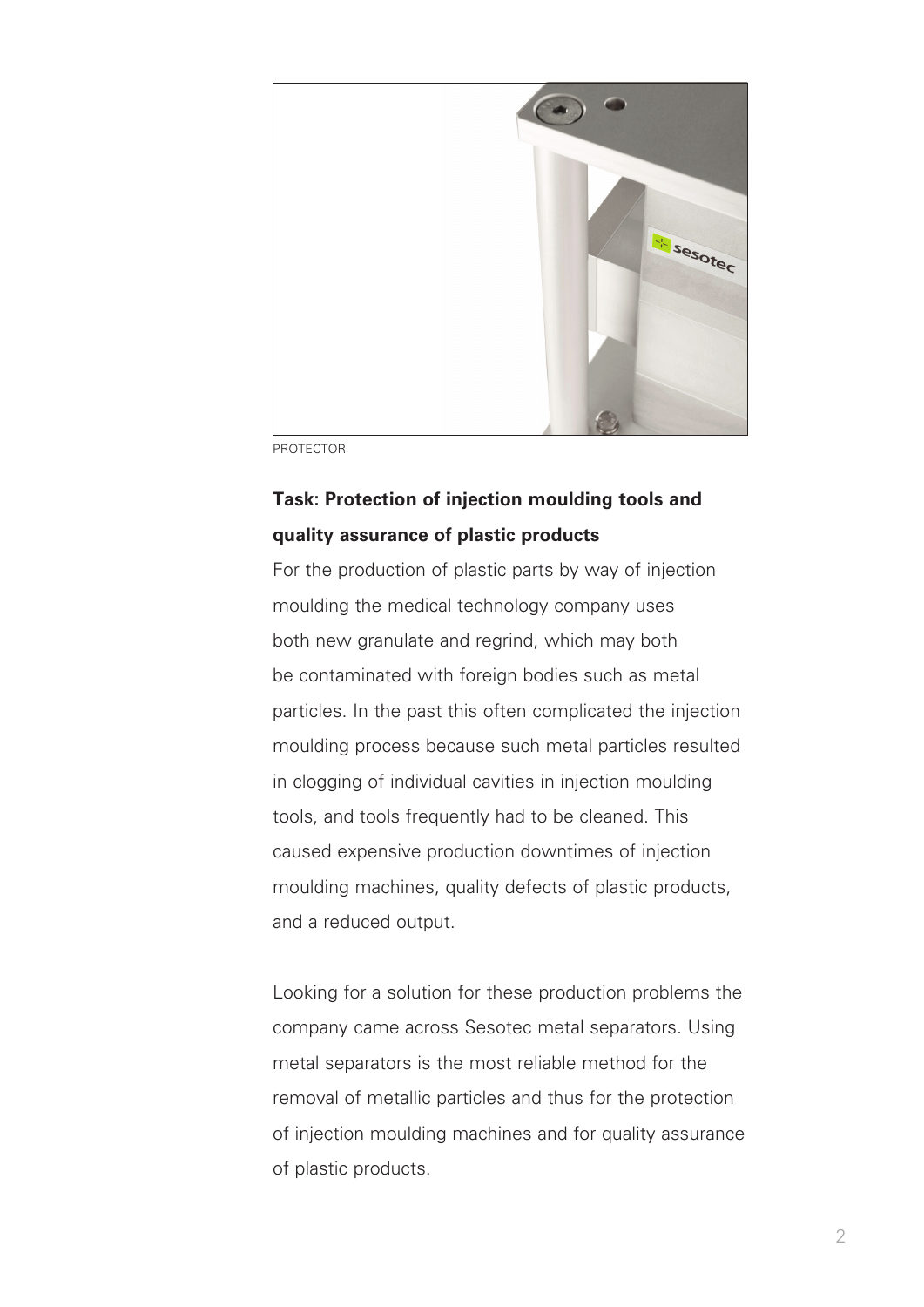#### **Solution: PROTECTOR reliably removes metallic contaminants from the processing material**

After thorough tests the medical technology company now uses Sesotec PROTECTOR metal separators for the inspection and cleaning of granulate (new material and regrind). Metal separators of the PROTECTOR series are installed directly above the material inlet of injection moulding machines, where they reliably remove metallic contaminations from the slowly descending material column. Apart from outstanding properties such as high sensitivity and space-saving, compact design, the metal separators of the PROTECTOR series especially are characterised by the "Quick-Valve" reject unit. When a metal particle is detected a pneumatically controlled piston in this reject unit moves into its reject position, and the rejected material is completely sucked off into a collecting container by means of a Venturi nozzle. The piston then moves back to its pass-through position again. Only a minimum of good material is lost in this process, and clogging is impossible.

The medical technology company is highly satisfied with the Sesotec PROTECTOR metal separators: "Since the installation of these metal separators the operating time of our injection moulding machines has considerably improved, because disturbing metal contaminations are no longer an issue in the production process."